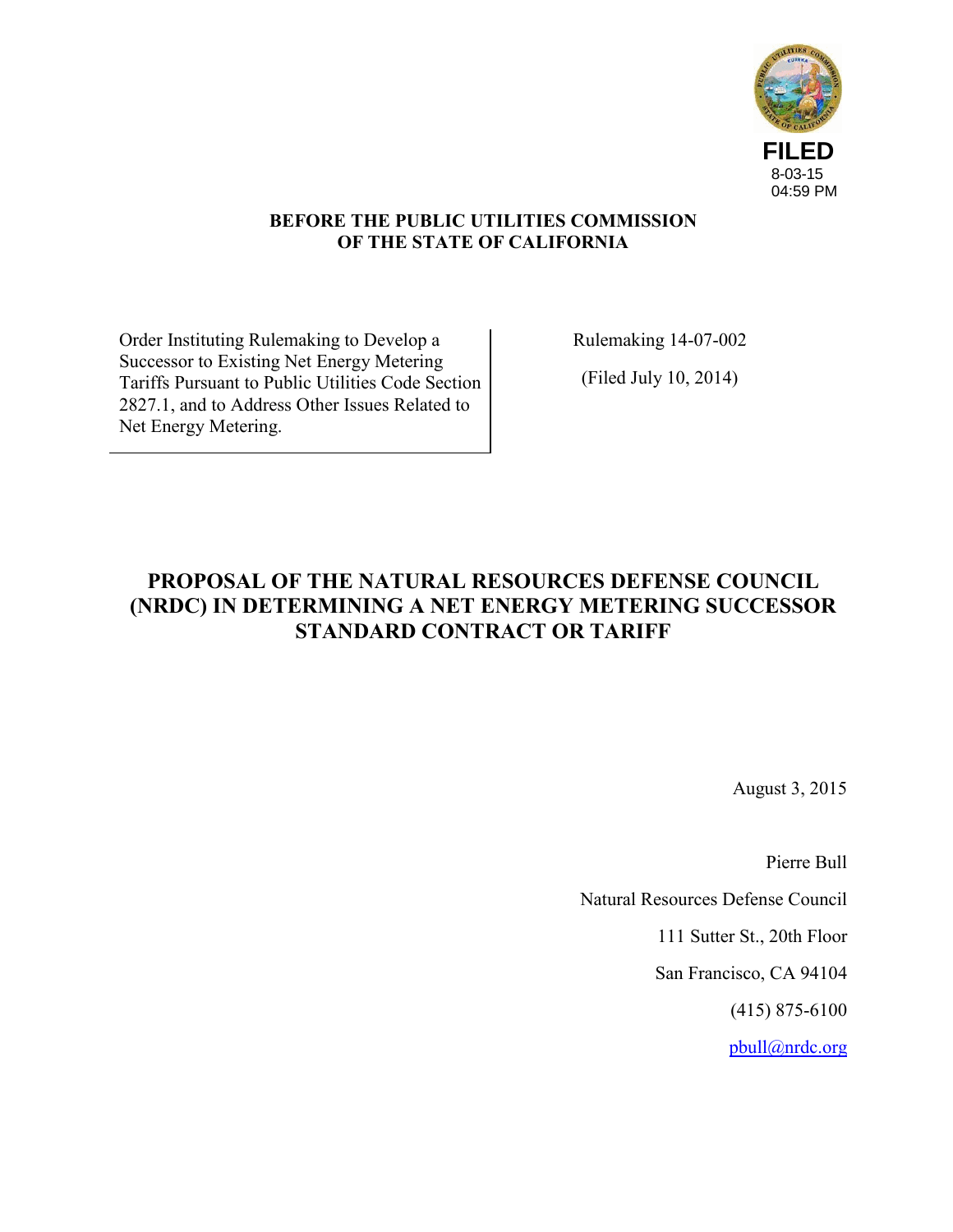### **BEFORE THE PUBLIC UTILITIES COMMISSION OF THE STATE OF CALIFORNIA**

Order Instituting Rulemaking to Develop a Successor to Existing Net Energy Metering Tariffs Pursuant to Public Utilities Code Section 2827.1, and to Address Other Issues Related to Net Energy Metering.

Rulemaking 14-07-002

(Filed July 10, 2014)

# **PROPOSAL OF THE NATURAL RESOURCES DEFENSE COUNCIL (NRDC) IN DETERMINING A NET ENERGY METERING SUCCESSOR STANDARD CONTRACT OR TARIFF**

# **TABLE OF CONTENTS**

| A. Linking Public Tool Results to Statutory Criteria Set Forth in Section 2827.1 3 |  |
|------------------------------------------------------------------------------------|--|
|                                                                                    |  |
|                                                                                    |  |
|                                                                                    |  |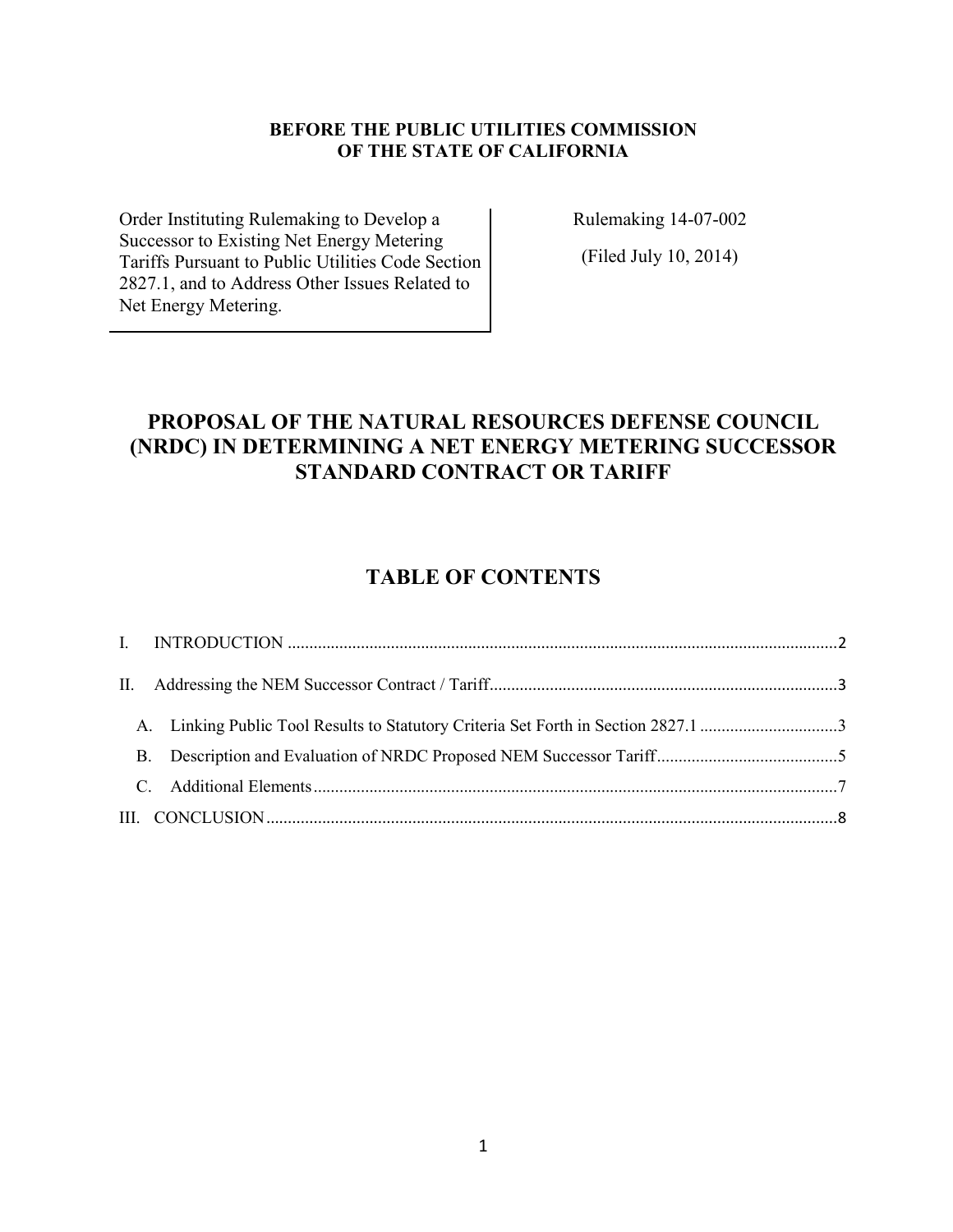# <span id="page-2-0"></span>**I. INTRODUCTION**

NRDC is a non-profit membership organization representing more than 70,000 California members with a long-standing interest in protecting our environment and natural resources with reliable, clean and efficient energy services that a healthy economy requires. The overarching objectives in this proceeding are set forth in AB 327 statutory criteria Section 2827.1, which state that the net metering (NEM) successor tariff or contract maintain "sustainable growth" [of NEM-eligible distributed electricity resources], "total benefits of the renewable generating facility are equal to the total costs," and "total benefits of the standard contract or tariff to all customers and the electrical system are approximately equal to the total cost." Our proposal, which we believe appropriately balances these reinforcing elements can be summarized as follows:

- NEM represents foundational tariff policy with administrative advantages over a standard contract.
- Fixed charges should be avoided and are not in keeping with the objectives of the Loading Order.
- NEM customers should equitably contribute to public purpose programs based on gross total consumption of electricity or in similar manner as their peers in their respective customer class.
- NRDC proposes to modify the residential NEM tariff to include a seasonal demanddifferentiated charge combined with a seasonal time-of-use (TOU) rate, both elements are in place today for other rate classes and residential customer opt-in programs.

2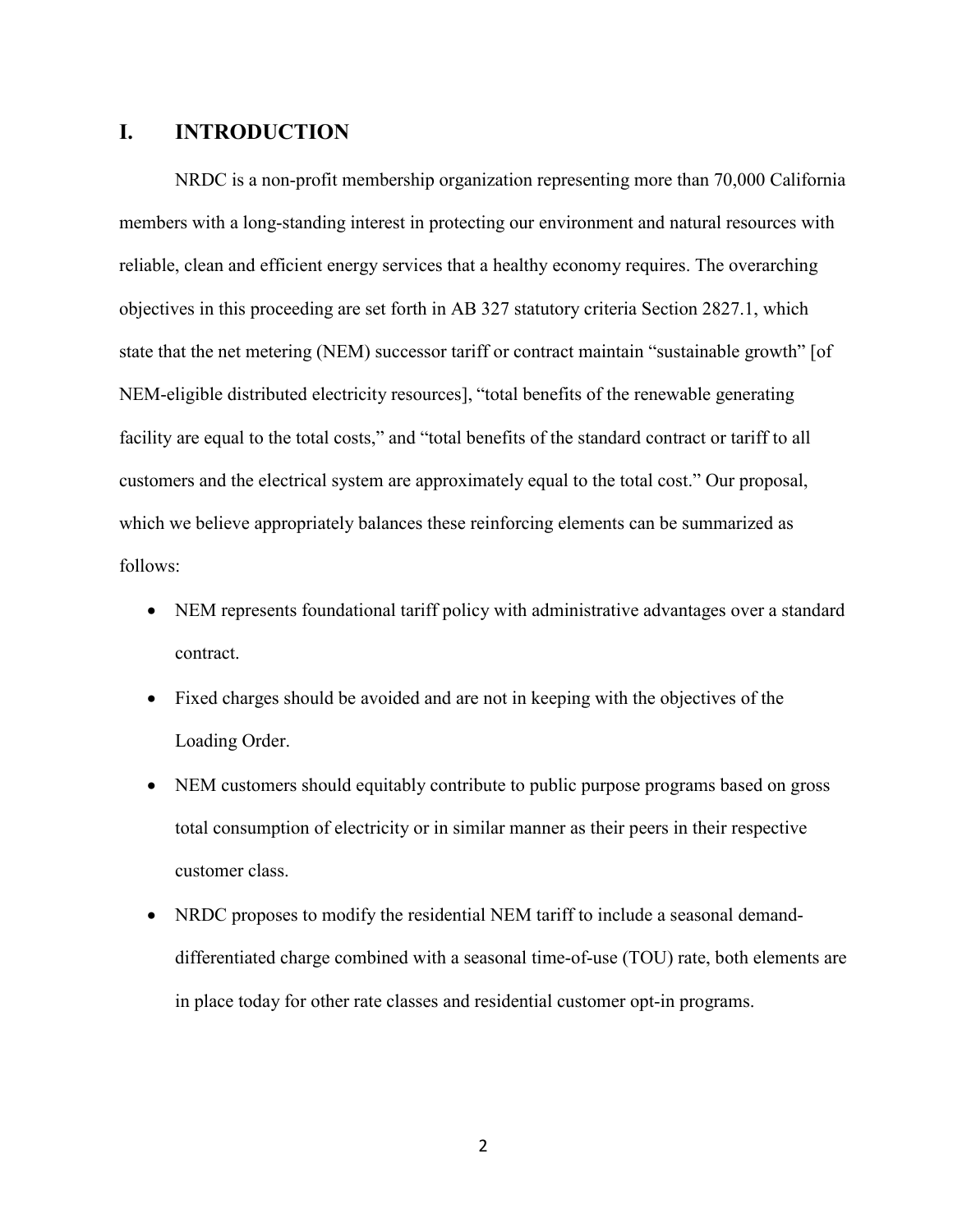# <span id="page-3-0"></span>**II. Addressing the NEM Successor Contract / Tariff**

### <span id="page-3-1"></span>**A. Linking Public Tool Results to Statutory Criteria Set Forth in Section 2827.1**

### **1. Metric(s) that should be used to measure 'sustainable growth' as used in Section 2827.1(b)(1)**

NEM is foundational policy for California's three major IOU service territories. It has successfully fostered continued growth in clean and distributed, behind the meter technologies including rooftop solar PV, small wind and small storage technologies. In the case of distributed rooftop solar PV, NEM has allowed for continuously strong solar industry growth, particularly in the residential sector, as the California Solar Initiative achieves its goals and successfully retires.

However, residential solar market reported prices have not declined at the same rate as the drop in hardware costs in CA when compared to other states and the  $U.S.<sup>1</sup>$  $U.S.<sup>1</sup>$  $U.S.<sup>1</sup>$  Meanwhile CA's residential solar market has witnessed impressive annual growth rates topping 50% or more in CA three major IOU territories since 2011 while non-residential solar market growth rate has remained flat since 2011. While other states' residential solar markets have reported price declines in tandem with hardware costs coming down, CA is generally a high-cost state with relatively high retail rates that may allow for higher installer margins.

We think there are at least two specific reasons that explain why the residential solar market has two advantages in the broader solar industry market:

Standardized customer screening via FICO credit scoring lowers customer acquisition costs.

l

<span id="page-3-2"></span> $<sup>1</sup>$  The proposed metrics here are the same as those we submitted in our originating comments responding</sup> to the Administrative Law Judge's Ruling Seeking Comment on Policy Issues Associated with Development of Net Energy Metering Successor Standard Contract or Tariff dated February 23, 2015 (February Ruling) on pp. 4-5.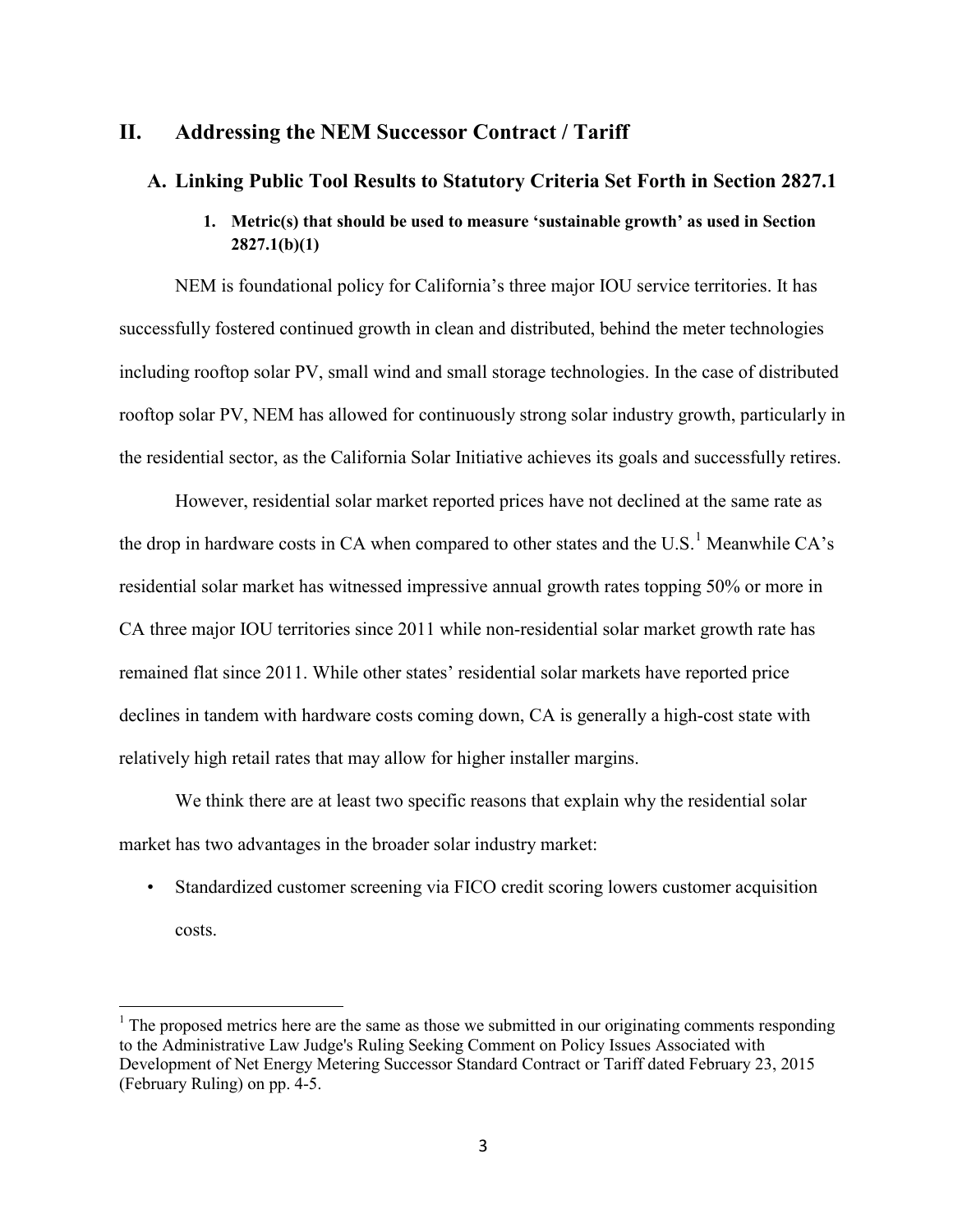• Existing monthly-tiered rate design providing greater incentive for higher usage residential customers to net their monthly utility bills to avoid paying the highest Tier 3 and 4 rates $^2$  $^2$ 

# **2. Proposal for what metric(s) should be used to address the provision in Section 2827.1(b)(3) that the standard contract/tariff is "based on the costs and benefits of the renewable electrical generation facility."**

We chose to forego definitively answering this question in February until we were afforded the opportunity to use the Public Tool and assess our results. Our proposal is that the current NEM tariff be modified so that the costs and benefits of the renewable electrical generation facility are aligned with the value streams, i.e. costs and benefits, of the grid serving all customers.

# **3. Metric(s) that should be used to address the provision in Public Utilities Code Section 2827.1(b)(4) that the "total benefits of the standard contract or tariff to all customers and the electrical system are approximately equal to total costs."**

Our proposed metrics and rationale have changed since we submitted comments to the ALJ posting seeking comment dated February 23, 2015. In our comments responding this question on pp. 5-6, we indicated that the Total Resource Cost Test in the CPUC Standard Practice Manual would be the appropriate method to determine the balance of this question. Since that time we have engaged in negotiation with several parties in this proceeding, run the Public Tool and closely studied the Energy Division Staff Paper released in June 2015. We now have opened our assessment framework to one that is more multi-dimensional in order to meet

<span id="page-4-0"></span> $2$  The Commission adopted Decision (D.)15-07-001 in the residential rate redesign proceeding on July 3, 2015 included a \$10 minimum bill, lowered the number of tiers to 2 with a new 'super user set-aside rate and flattened the tier differentials; the ongoing application of NEM at full retail value in this 2-tiered rate design construct would still mean higher tier cost avoidance on the part of NEM customers and would thus not align with avoided grid service costs.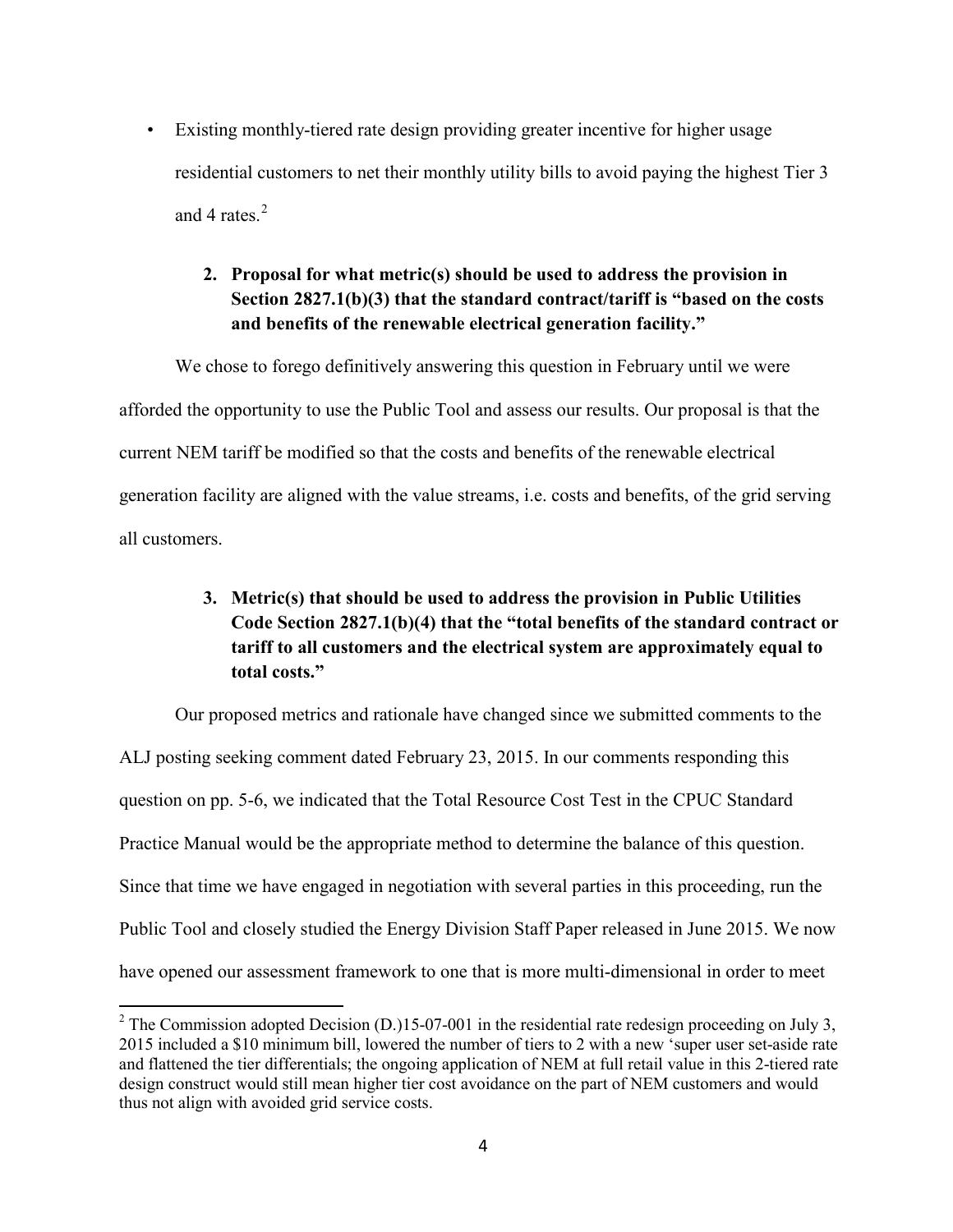the primary objectives set forth in AB 327. Weighing proposals against all the cost-benefit impact tests in the CPUC Standard Practice Manual is thus more appropriate in assessing existing NEM and successor tariff impacts.

#### <span id="page-5-0"></span>**B. Description and Evaluation of NRDC Proposed NEM Successor Tariff**

### **1. The proposal should be adopted as a tariff**

As we describe in our February comments on pp. 3, continuing NEM through a tariff has economic and administrative advantages over a standard contract. A tariff only requires a single meter whereas a standard contract would require a second meter for the system output of the NEM-eligible system. A second meter would add unnecessary costs to interconnect new systems regardless of whether they would be borne by the potential customer or spread among all utility customers. In addition there may be legal liabilities using the standard contract approach based on existing federal tax and energy laws.

## **2. Description of the NRDC proposed successor tariff**

NEM represents foundational tariff policy that has fostered significant gains in clean energy deployment and should be encouraged by this Commission to endure without artificial caps on overall installed capacity based and instead be based on the merits of providing a fair allocation of utility service costs and benefits by adapting new alternatives to assess these values for the successor NEM tariff. Significantly more granular energy monitoring and measurement abilities are now readily available for customers and IOUs alike thanks to advanced metering infrastructure now in place.

In assessing new NEM tariff alternatives this Commission should continue to avoid fixed charges must that are in fact regressive toward energy efficiency and distributed clean energy

5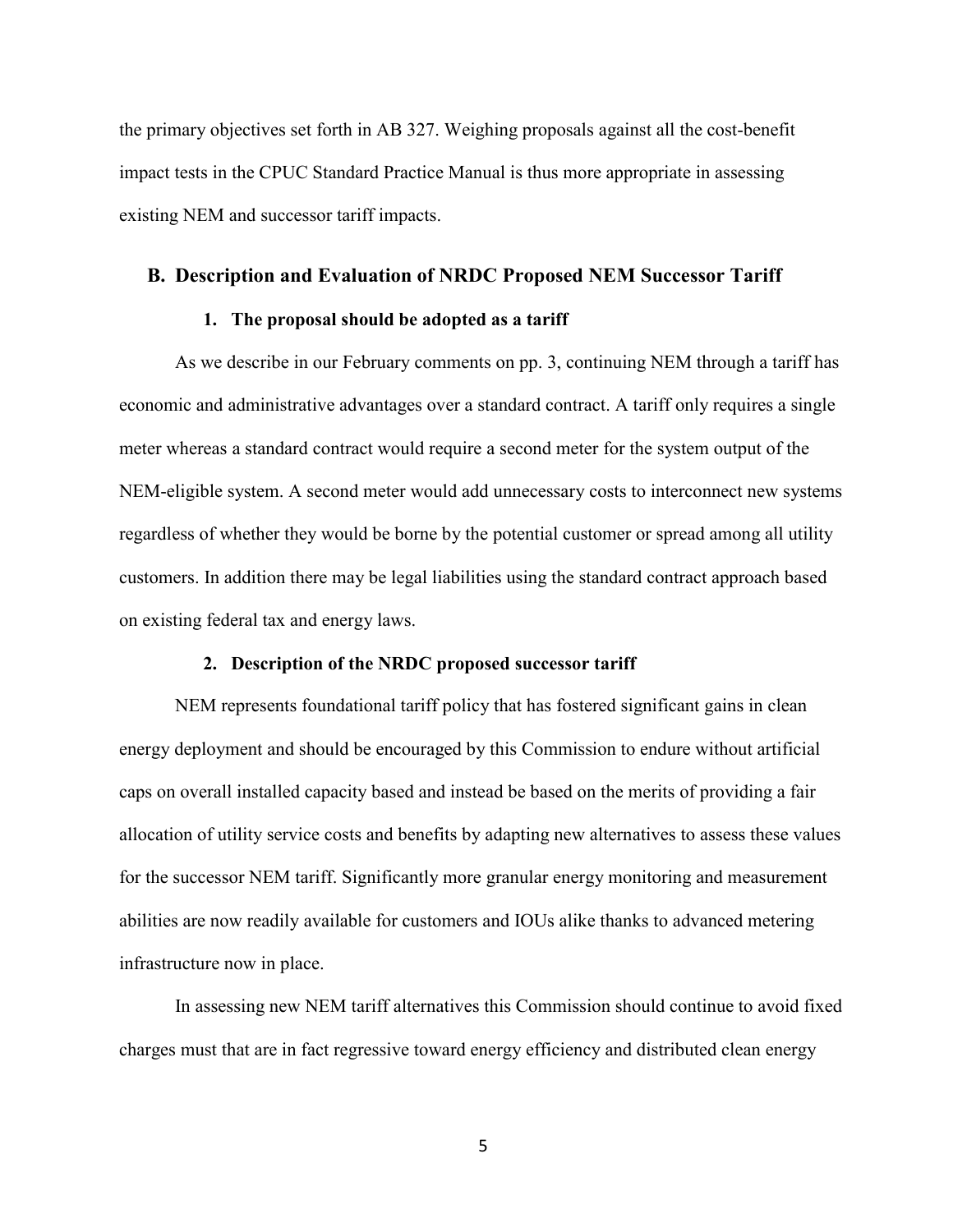adoption. Fixed charges ultimately work against the Loading Order and California's landmark goals to reduce greenhouse gas pollution.

Adapting new alternatives to assess grid cost of service in the successor NEM tariff means using the more granular energy measurement and monitoring capabilities afforded by advanced metering technology that all residential customers now have in the three IOU service territories. NRDC proposes to modify the existing NEM tariff for the residential customer class across all three IOU service territories by redesigning the residential NEM tariff to re-channel the value stream of residential NEM benefits and costs to align with the grid cost of service. The two major elements of the NRDC proposal for the residential NEM tariff are to phase in a demanddifferentiated charge alongside a modified assessed value on NEM grid exports based on a seasonal time-of-use (TOU) rate. Application of this new residential NEM tariff will ensure that two of the three AB 327 elements that the new standard contract/tariff *is based on the costs and benefits of the renewable electrical generation facility* and that the *total benefits of the standard contract or tariff to all customers and the electrical system are approximately equal to the total cost* will be sufficiently met*.*

The primary merits of a demand charge are that it sends an actionable and predictable price signal to NEM customers to manage on-site electricity that align with transmission and distribution (T&D) cost of service. The advantages of a T&D-cost based demand charge are in contrast to fixed charges and technology-specific fees like solar PV system size capacity charges, which do not present an actionable price signal to incentivize consumers to reduce system-level costs. NRDC proposes a demand charge that would be assessed using similar methods for small and medium commercial customer classes by taking the average of the two highest 15-minute capacity periods over the course of each monthly billing period. For ease of utility billing

6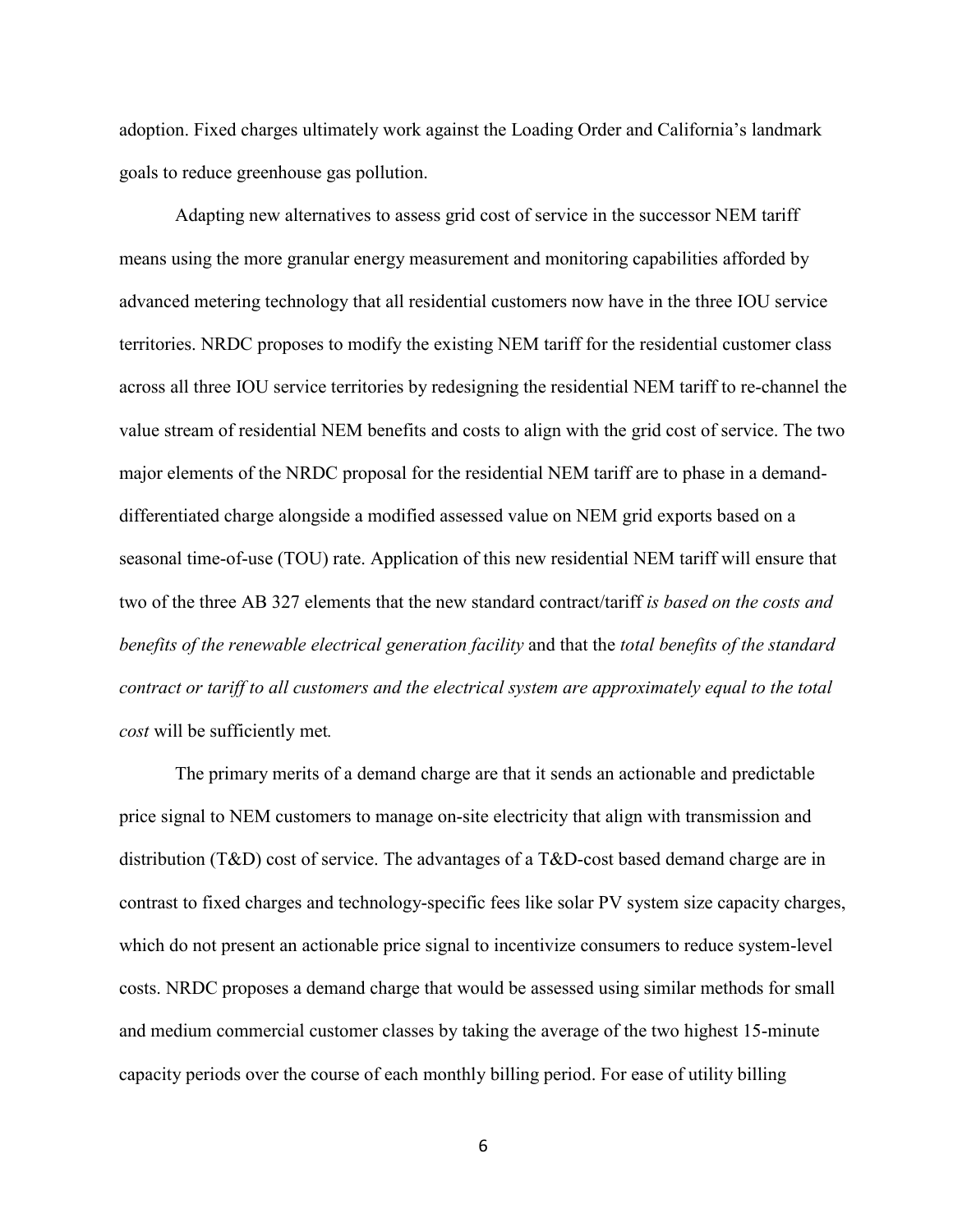administration as well as afford predictable pricing expectations for the NEM customer, we propose that the residential NEM successor tariff effectively differentiate a customer demand charge into three major tranches or tiers as follows: 0-3 kW, 3-6 kW and 6+ kW; whereby within each tranche a flat demand charge "fee" would be assessed.

In addition to assessing a monthly demand charge based on T&D cost of service for the residential NEM successor tariff, there should be a seasonal time of use (TOU) rate assessed to more accurately value the costs of grid imports and the benefits of grid exports. The seasonal TOU rate should be based on existing TOU rate designs that residential customers in the three IOU territories can opt into.

Lastly, evaluating our proposal against the third element of AB 327 *that customer-sited renewable generation "continues to grow sustainably*, results from our own modeling of our proposal using the Public Tool show a minimum of 11,700 MW under a "low renewable DG value case" upwards of 13,200 MW based on the "high renewable DG value case" from 2017 to 2025. Taking an average of the two results in approximately 1.5 GW of new capacity from NEM-eligible distributed resources per year for the 8-years modeled (2017 -2025); or nearly three times the average annual rate of growth for the prior 3-years (2012-2014) of NEM-eligible resources for the three IOU's service territories.

#### <span id="page-7-0"></span>**C. Additional Elements**

#### **1. Variations on NEM**

No comment.

- **2. Exemptions from interconnection application fees, interconnection study** 
	- **fees, and distribution upgrade fees.**

No comment.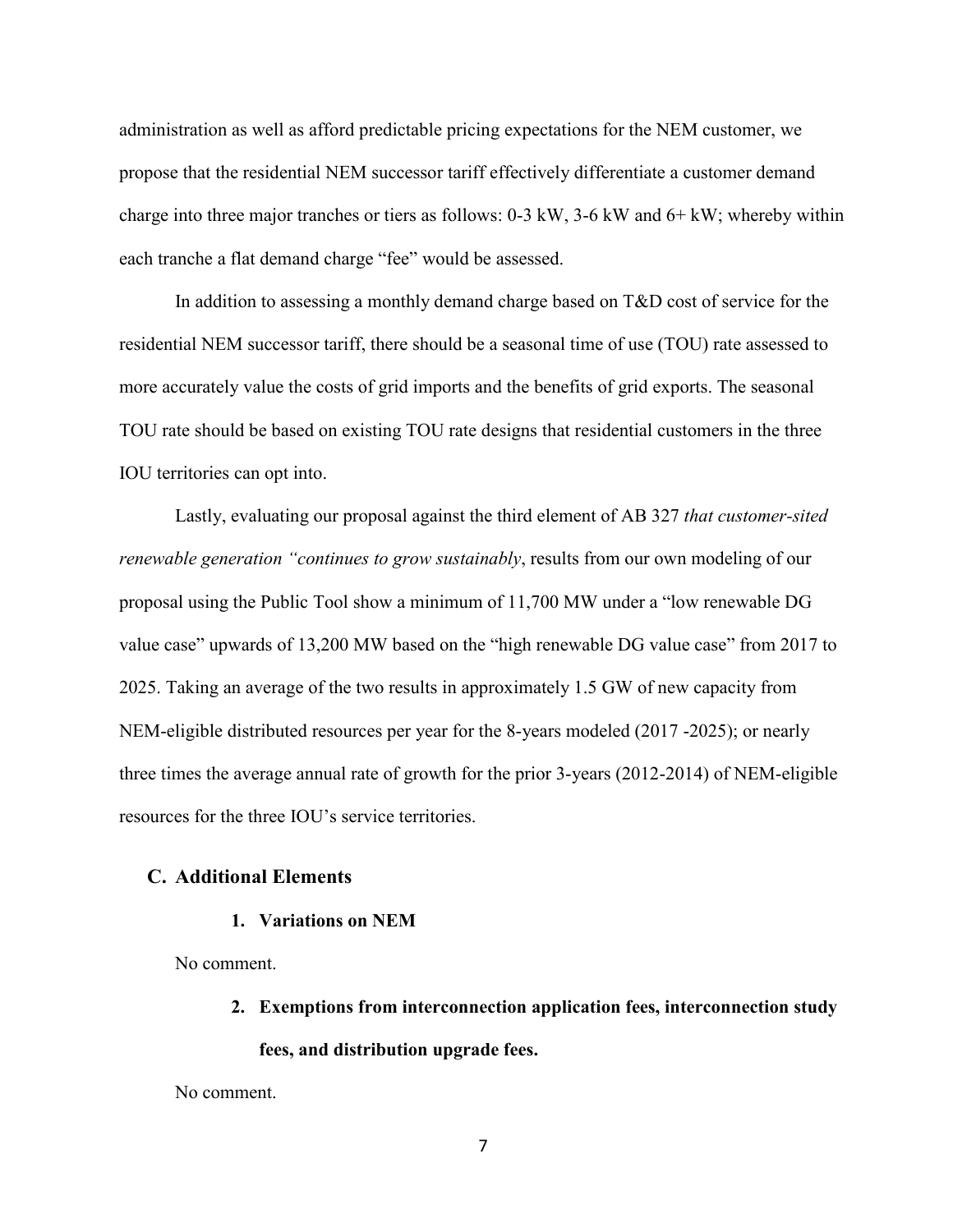#### **3. Exemptions from standby charges**

No comment.

#### **4. Payment of nonbypassable charges**

A top priority for NRDC in this proceeding is to ensure that NEM customers equitably contribute to public purpose programs and not be allowed to "net zero" this important obligation to equitably contribute to public benefit programs. In modified NEM tariff terms this means making non-bypassable charges "non-avoidable." We think that a simple fix can be made by basing NEM customer contributions to public purpose programs on monthly gross total consumption of electricity.

#### **5. Safety and consumer protection issues**

No comment.

#### **6. Legal Issues**

As stated earlier on the possibility of using a standard contract running into limitations from existing federal energy and tax liabilities, NRDC has no additional points to raise here.

### <span id="page-8-0"></span>**III. CONCLUSION**

The overarching goals guiding this proceeding set forth in AB 327 statutory criteria Section 2827.1 state that the net metering (NEM) successor tariff or contract maintain "sustainable growth" [of NEM-eligible distributed electricity resources], "total benefits of the renewable generating facility are equal to the total costs," and "total benefits of the standard contract or tariff to all customers and the electrical system are approximately equal to the total cost" achieve appropriate balance in our proposal. To recap: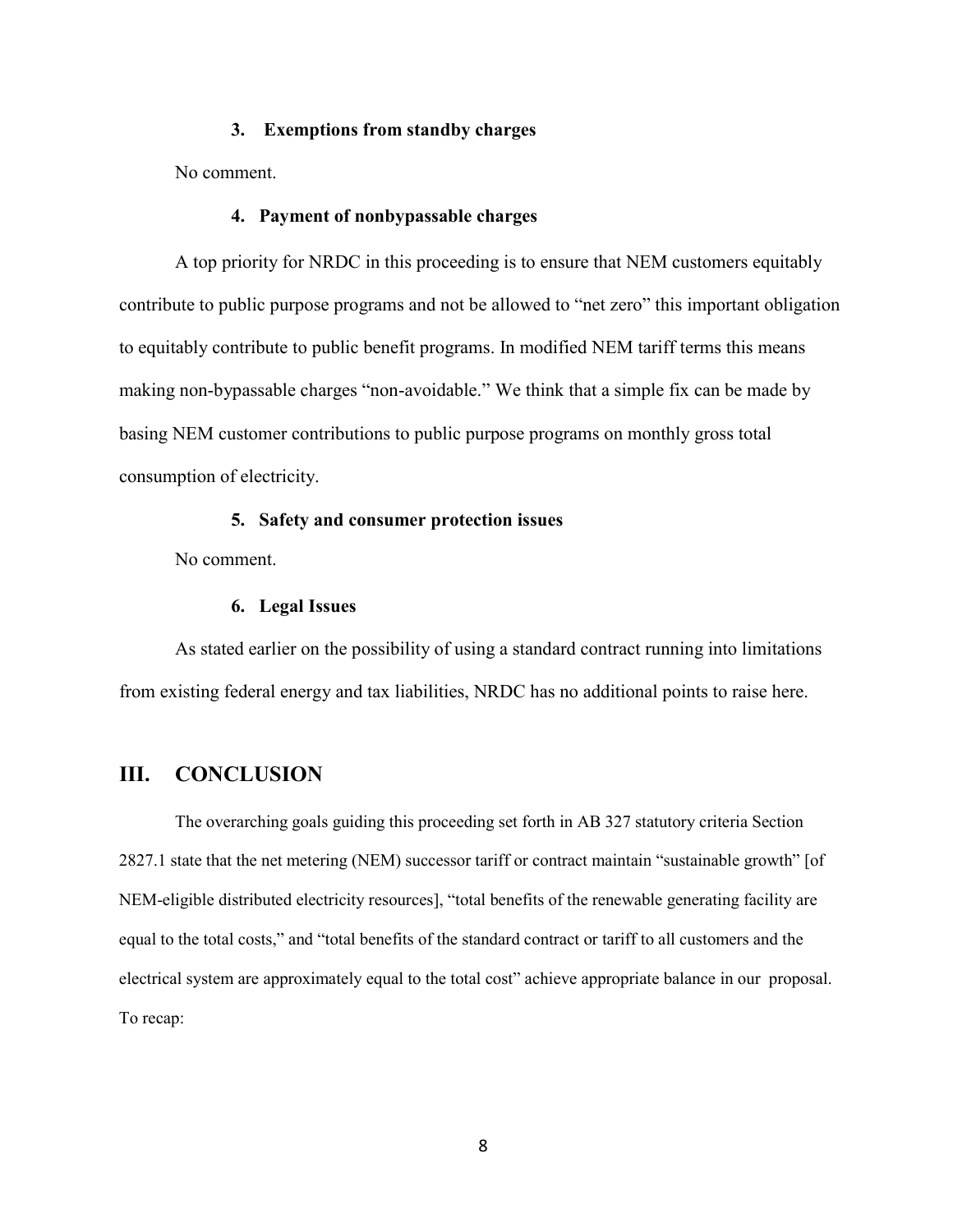- NEM represents foundational tariff policy with administrative advantages over a standard contract.
- Fixed charges should be avoided and are not in keeping with the objectives of the Loading Order.
- NEM customers should equitably contribute to public purpose programs based on gross total consumption of electricity or in similar manner as their peers in their respective customer class.
- NRDC proposes to modify the residential NEM tariff to include a seasonal demanddifferentiated charge "fee" combined with a seasonal time-of-use (TOU) rate, both elements are in place today for other rate classes and residential customer opt-in programs.